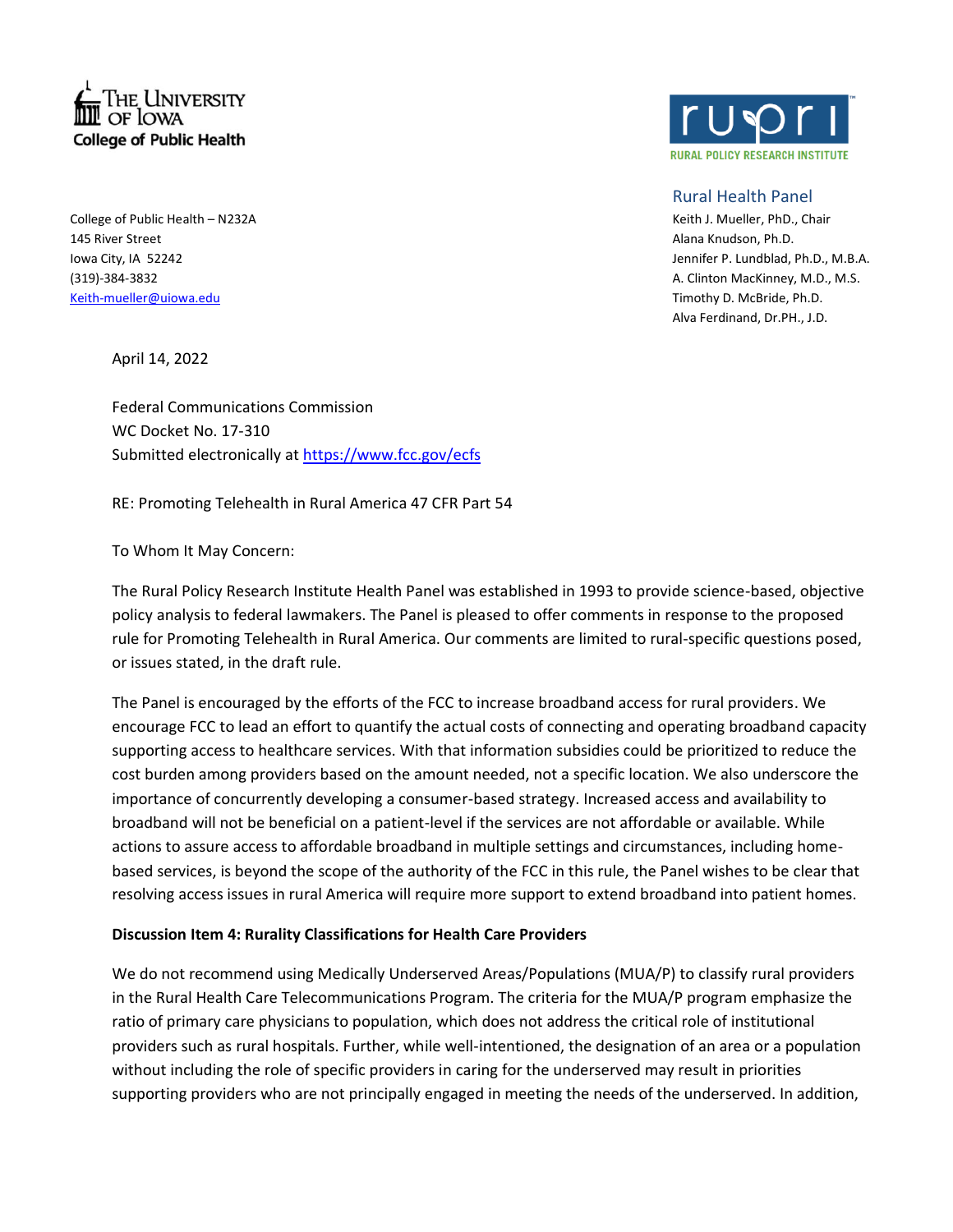the majority of designated MUPs are in urban areas. Finally, MUA/P designation are not frequently updated; reviews of the HRSA website listing MUA/Ps reveals that the designations of more than 80 percent of the areas have not been updated for ten or more years. For these reasons the Panel recommends the FCC not use MUA/P designation as a means of classifying rural health care providers. Instead, we recommend a combination of Health Profession Shortage Areas to designate places, and the CMS designation of essential providers to identify specific providers in HPSAs who are providing services most needed locally.

## **Discussion Items 6-14: Defining Rural Area for the Purposes of Program Participation**

The Panel recommends the Commission define rural areas in a manner consistent with the purposes of the program, to lower the costs of broadband to healthcare providers in rural places where costs are driven up because of low density population, hard-to-reach areas, and the most remote locations. Doing so requires a means of measuring rurality at geographies smaller than counties (i.e., census tracts or ZCTAs). There are alternatives for the Commission to consider. A starting point is to first define rural in a manner that includes rural places in what are otherwise metropolitan statistical areas. The Federal Office of Rural Health Policy's (FORHP's) definition of rural utilizes Rural-Urban Commuting Area (RUCA) codes, which allow rural areas to be defined on a census tract level. FORHP published a revised definition of rurality (85 FR 59806), which went into effect at the beginning of fiscal year 2022. FORHP defines the following locations as rural: 1) All non-metropolitan counties, 2) All metropolitan census tracts with RUCA codes 4-10, 3) Large area metropolitan census tracts with a minimum area of 400 sq. miles with population density of 35 or less per sq. mile and RUCA codes 2-3. FORHP's revised definition expanded eligible areas to include metropolitan counties that do not have an Urbanized Area. That definition could be modified to meet the needs of defining degrees of rurality by using RUCA codes to define rural areas adjacent to urban areas, non-adjacent rural places, and remote rural places. The Panel recommends the FCC wait to select a preferred rurality measure until the 2020 decennial census findings are finalized and rural locations are prioritized accordingly.

## **Discussion 12: Alternative Method of Determining Degrees of Rurality**

The Panel is supportive of the Commission implementing an alternative method to determine rurality tiers. The Panel agrees the Index of Relative Rurality (IRR) provides a more accurate method to assign rural rates and allocate funding, as it is spatially flexible and produces a unit-free measure of rurality. We note that the data necessary to use this index are available at the level of census tracts, making it possible to create the narrow definitions of place needed to target the resources available to the Commission for this Program. Further, the indicators in the Index are associated with the difficulties of providing broadband access in a cost-efficient manner: size, density, remoteness, and built-up area. The IRR creates a definition that can be measured and is clearly related to the specific program using it, criteria the Panel has long supported as essential in defining rural to meet policy objectives. It is important to note, the IRR methodology is not a classification and can be applied across a breadth of proposals and aligns with the FCC's current efforts.

The Panel also suggests the Commission consider using Frontier and Remote (FAR) Area codes, available from the FORHP, as a means of defining the most remote of rural areas. FAR areas utilize both population size and distance dimensions to determine the relation between low populations and high geographic remoteness. The Panel believes both FAR area codes and the IRR are sufficiently granular classifications to accurately define degrees of rurality.